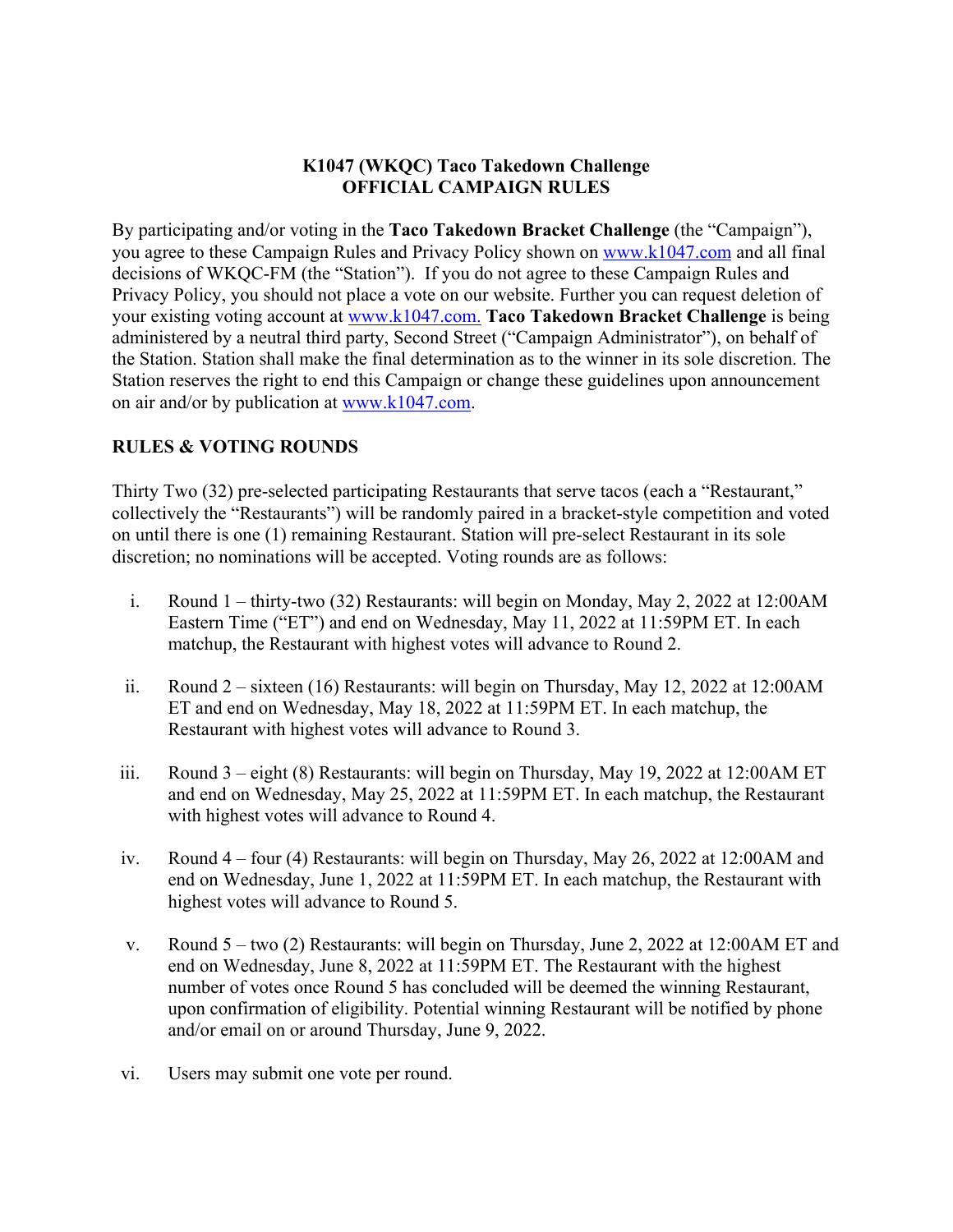- vii. In the event of a tie in any round, the Restaurant to advance to the next round will be randomly selected by the Station.
- viii. In the event that a pre-selected Restaurant would like to opt out of the Campaign, the paired Restaurant will automatically win that round. Restaurants may opt out by emailing Melanie.Day@bbgi.com with the subject line "Taco Takedown Campaign Opt-Out". Upon confirmation, the Restaurant will be removed from the Campaign.

## **VOTING MECHANISMS**

Votes are to be cast by individuals only with unique email addresses. Automated or multiple voting mechanisms are strictly prohibited. Any votes suspected by the producers to be fraudulent may be disqualified, in the Station's sole discretion, and could affect the final standings prior to or after initial announcement. The Station reserves the right in its sole discretion to cancel or suspend this Campaign, in part or in its entirety, should virus, tampering, fraud, technical difficulties or other causes beyond its control corrupt the administration, security, fairness, integrity or proper administration of the Campaign, or for any reason whatsoever. The Station further reserves the right to modify these Campaign Rules at any time during the voting period for any reason, in its sole discretion.

Participating Restaurants may not attempt to obtain votes by any fraudulent or inappropriate means, including, without limitation, by: (a) circumventing (or encouraging others to circumvent) any vote limits; (b) using any automated system to vote; (c) offering any inducements to others in exchange for votes; or (d) using proxy voting schemes in which anyone other than the actual person submits the vote. The Station, in its sole discretion, reserves the right to reject any votes that they have reason to believe were obtained through fraudulent or inappropriate means.

#### **PRIZE**

Up to one (1) winning Restaurant will be awarded an advertising campaign on WKQC (FM) valued at no greater than five thousand dollars (\$5,000). Advertising grant will be awarded subject to Station advertising availability and inventory and must be used over two months; July and August 2022; subject to change in Station's sole discretion. Station reserves the right to approve and edit any scripts, images, videos, etc. and may reject any content if it is deemed, at the sole discretion of the Station, to be unsuitable for public display or posting on the Station's website. Winning Restaurant agrees that they will be contacted by a Station Account Executive for the purpose of developing, creating & executing the campaign. Winning Restaurant must have website actively monitored by Google Analytics prior to campaign launching and that they will grant Station "read-only" access in order to demonstrate the effectiveness of the campaign.

Winning Restaurant must confirm acceptance of prize within twenty-four (24) hours of winning, or risk disqualification and selection of an alternate winning Restaurant (time permitting) from the Restaurant who was deemed the runner-up.

#### **COMPLAINTS & DISPUTES**